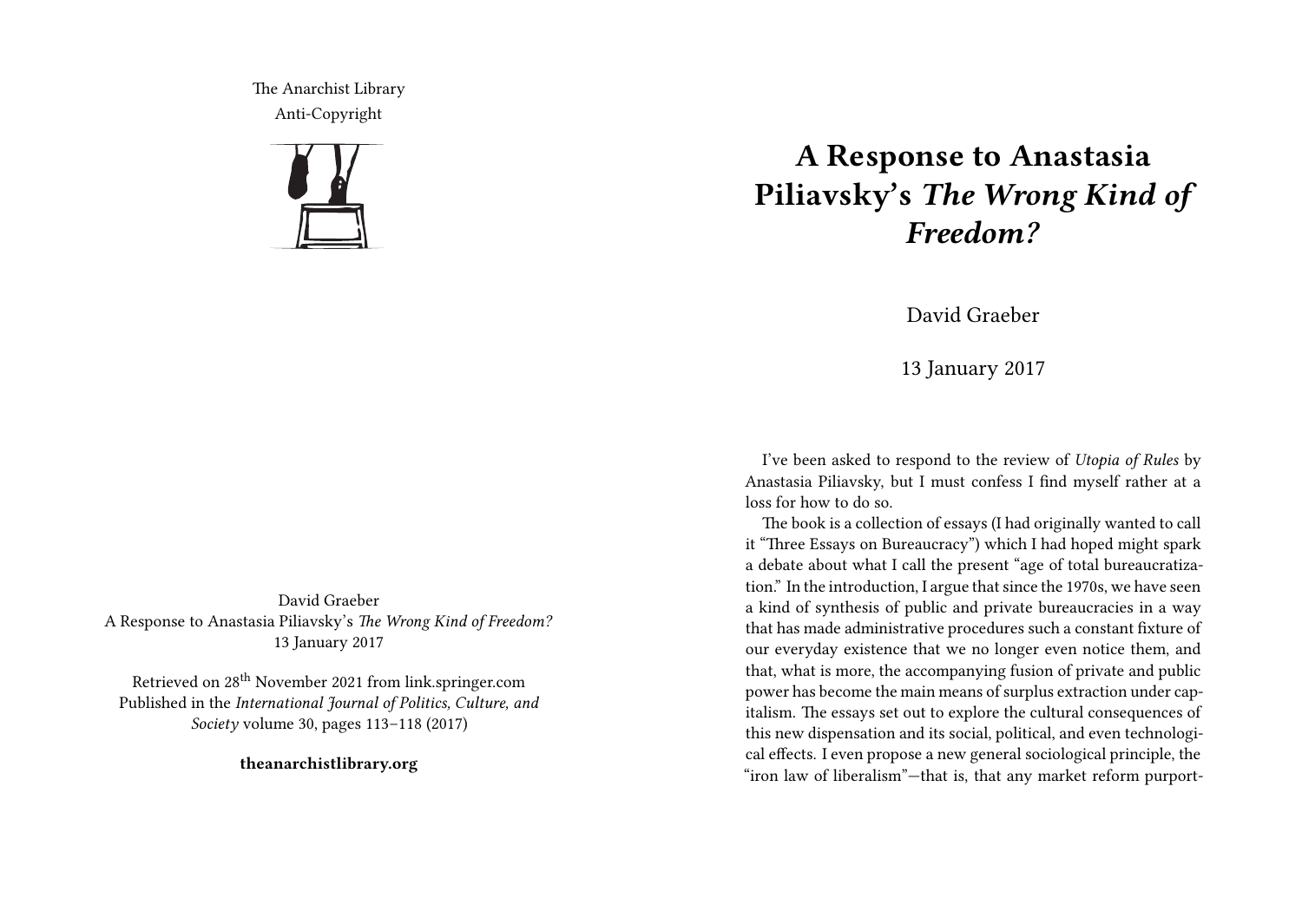edly designed to cut red tape and reduce government interference in the economy will actually have the ultimate effect of increasing the total number of regulations, paperwork, and civil servants instead. The book is playful and whimsical in parts—jumping back and forth between analyses of Civic Republicanism or Pythagoreanism, Dungeons and Dragons, James Bond, and Batman—but it also makes a series of quite theoretical interventions (for instance, about the nature of violence, creativity, ideology, and the institutional constraints of academic life) that hope would spark fruitful debate.

The book the reviewer seems to have read is entirely different. It appears to be some sort of dogmatic anarchist tract which condemns all forms of bureaucracy, indeed, rule-governed behavior of any sort—in the name of a principle of absolute freedom founded on play and creative improvisation.

On first reading the review, I was quite startled. Had I really written such a book? Was it possible I had gotten carried away with some strange passion, wrote a treatise condemning all forms of organization, and then, in a fit of absent-mindedness, simply forgotten I had done so? I was pretty sure I had not. In fact, I had thought that in writing the book, I had carefully avoided identifying myself as an anarchist or spelling out explicitly anarchist positions of any sort. Curious, I located a pdf on my hard drive and started word searching.

Mercifully, the results confirmed that I had not, in fact, been suffering from a lapse of memory. True, the word "anarchist" or "anarchism" did appear, between them, roughly fifteen times (somewhat more than I remembered), but not a single one of those fifteen appearances took the form of an explicit advocacy of anarchism. Most were purely descriptive (a third for instance referred to superheroes or supervillains being framed as or referred to as anarchists in Hollywood movies). The only ones that had an explicit bearing on anarchist attitudes towards bureaucracy were two mentions on page 158 of Kropotin's *support* for the bureaucratic structure of the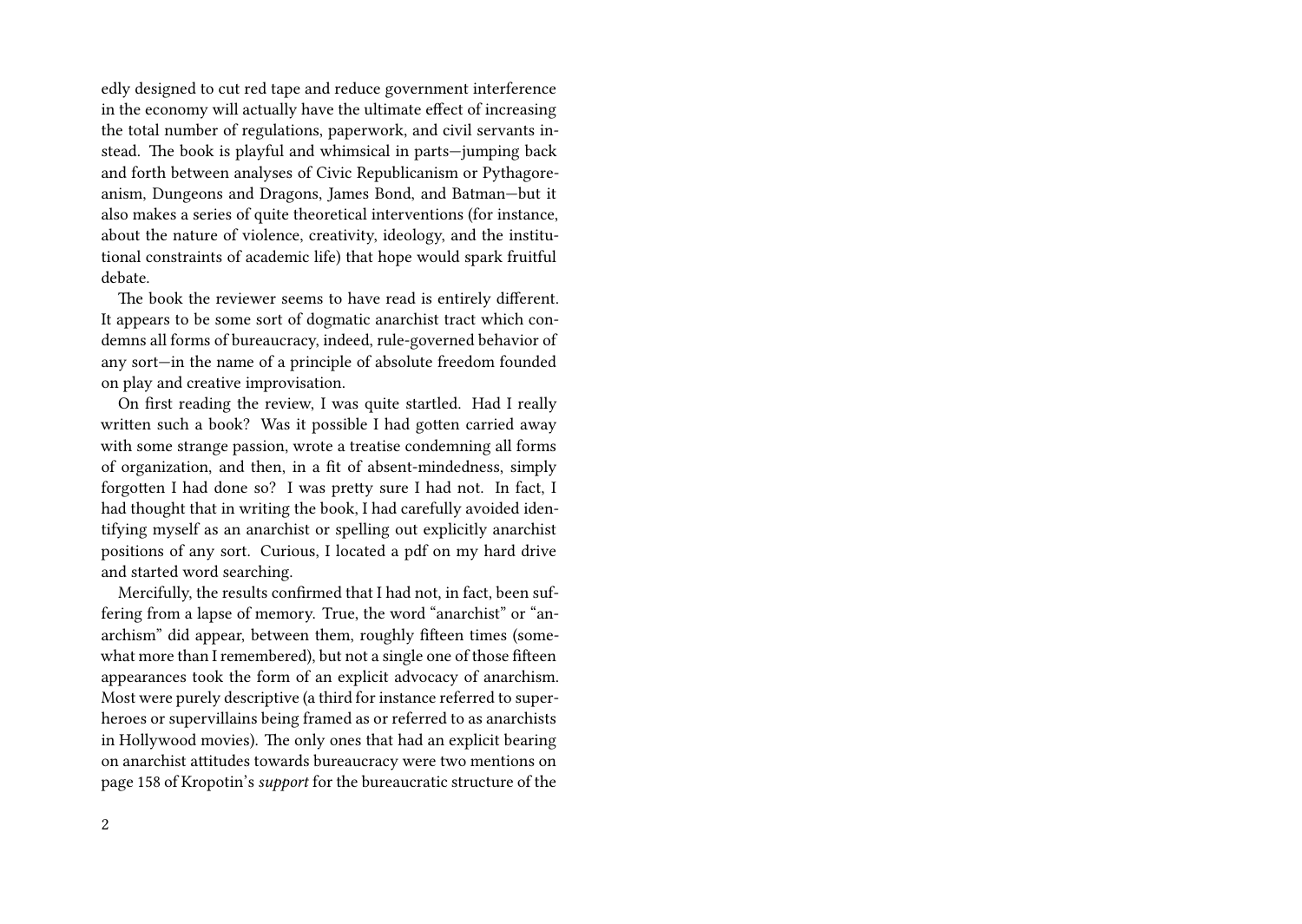dismissal), or that the British police have openly declared that just being identified as an anarchist is enough to merit one a police file as a potential subversive. $3$  One might have imagined that publicly identifying a scholar, against their will, as a left-wing subversive in a way that might get them in legal or professional difficulties might be considered a form of McCarthyism, but that observing that they support the governing party would not. But apparently in contemporary academia, it is quite the other way around.

So clearly, once the word "anarchist" is invoked, different standards are held to apply—especially so, if there is any evidence that a scholar so labeled is not just putting it on for rhetorical effect, but might be inclined to apply anarchist principles in practice, even if only in very limited contexts to a very limited degree. Suddenly, ordinary standards of evidence seem to fall by the wayside. Rhetorical gestures that would be disallowed in polite society are now considered unobjectionable; indeed, it is objecting to them that is often seen as dyspeptic or impolite. It is considered acceptable to assess an author's work not according to the actual arguments and the evidence assembled to support those arguments, but according to the author's imagined political visions or even imagined emotional state. It seems to me that anthropologists—scholars in general, really, but anthropologists in particular—might do well not to reproduce such behavior, but to apply our tools of analysis to understand how this process operates and what its larger political implications might be.

post office as a possible model for a stateless society. Anyway, I was relieved to discover that, just as I had remembered it, no statement like "I am an anarchist," "smash the state!" or "much better to adopt the anarchist position" appear in the book anywhere at all.

Neither at any point in the book do I propose the systematic elimination of all forms of bureaucracy.

Now, it is certainly true that in certain sections, I identify myself with that anti-authoritarian tradition that wishes to replace bureaucratized forms of *violence* with bottom-up, directly democratic structures. But here, I am quite careful to note that ultimately, it is the violence, and not the bureaucratic procedures themselves, that I find objectionable. In fact, such passages (they are almost all to be found in the first essay) are more descriptive than prescriptive; I am describing a movement, though in a very sympathetic way, and anyway, I studiously avoid laying out any vision of what absolute success for such a movement might entail, let alone what degree of impersonal (i.e., bureaucratic) structures would need to be maintained if the movement is absolutely successful. This is partly because I see no particular reason why I should, partly because I don't believe such questions can be answered at this juncture anyway, and partly, too, because I believe that the idea that anyone should be laying down the law on such matters, rather than working to help create the democratic institutions, whereby people can decide for themselves how much bureaucracy they would like to have in their lives, is precisely the problem.

Insofar, as I weigh in on the question at all in the book, I make it clear that I do not believe that given the opportunity, people are likely to eliminate bureaucratic procedures entirely:

<sup>&</sup>lt;sup>3</sup> Another example: when New Left Review published a review of my book *Debt: The First 500 Years* by Robin Blackburn—the review itself was quite a favorable one—the editor decided to title it *Anarchist Economics*. The book does not mention anarchism once, and none of its arguments are in any sense derived from the anarchist tradition. It is actually a combination of Marxism and Post-Keynesianism.

Bureaucracy holds out at least the possibility of dealing with other human beings in ways that do not demand either party has to engage in all those complex and exhausting forms of interpretive labor described in the first essay in this book, where just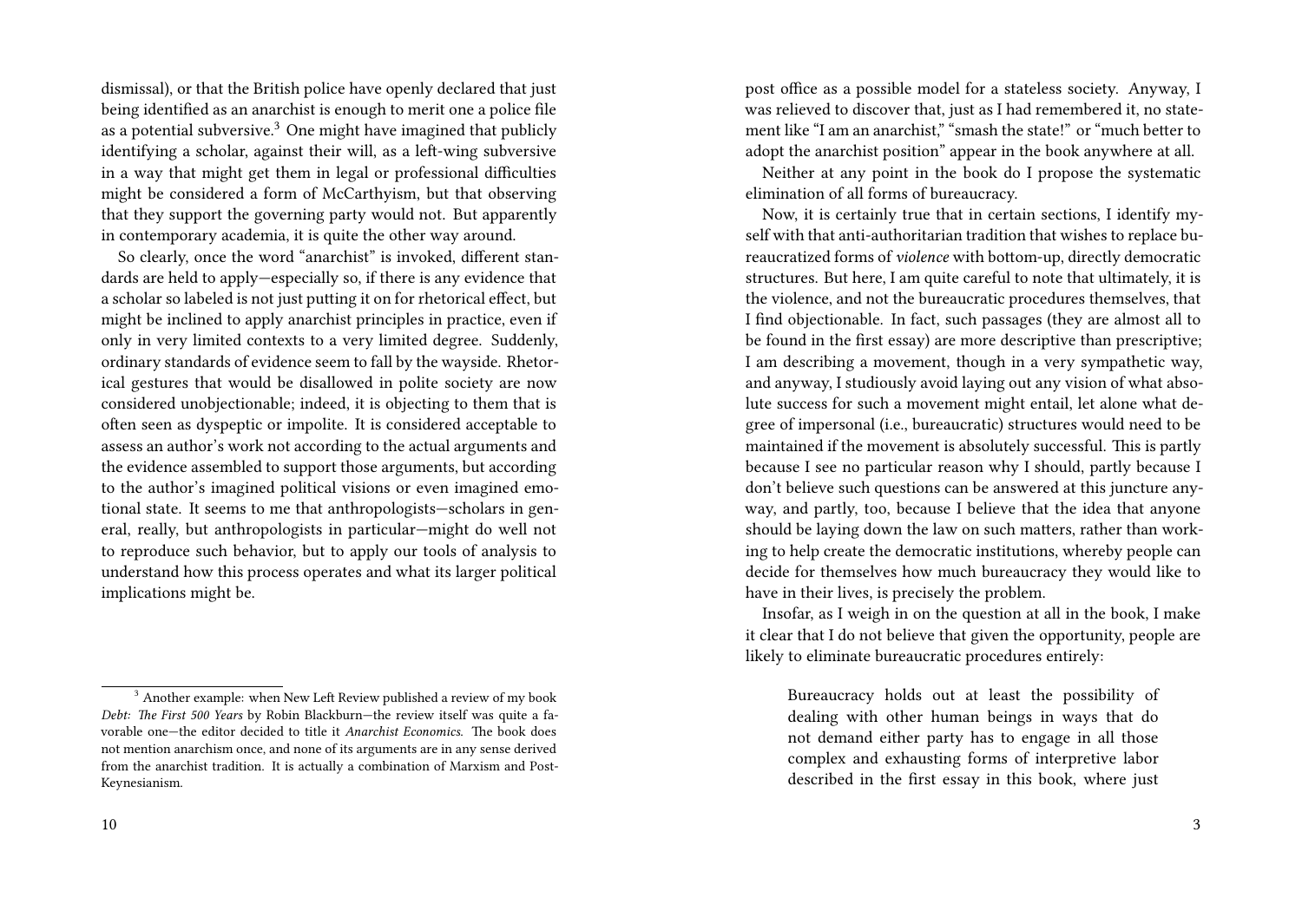as you can simply place your money on the counter and not have to worry about what the cashier thinks of how you are dressed, you can also pull out your validated photo ID card without having to explain to the librarian why you are so keen to read about homoerotic themes in eighteenth century British verse. Surely, this is part of the appeal. In fact, if one really ponders the matter, it is hard to imagine how, even if we do achieve some utopian communal society, some impersonal (dare I say, bureaucratic?) institutions would not still be necessary, and for just this reason. To take one obvious example: languishing on some impersonal lottery system or waiting list for a desperately needed organ transplant might be alienating and distressing, but it is difficult to envision any less impersonal way of allocating a limited pool of hearts or kidneys that would not be immeasurably worse (p.152.)

Similarly, in chapter 1, I note that bureaucratic procedures are not inherently stupid, but are rather ways of "managing social situations that are already stupid because they are founded on structural violence" (p.57). The obvious implication is that, absent the violence, such procedures would not necessarily be objectionable, and indeed I have argued precisely this on repeated occasions when actually talking about my vision of a stateless society, which I was very much *not* doing in this book.

I find it slightly puzzling that the reviewer does not acknowledge any of this. I thought I had made my position clear. But it happens again and again. Take for instance, the story about the DAN car. The idea that DAN having to give up its car reveals the unworkability of direct democracy is quite bizarre. The point of the story was that it is hard to maintain internal direct democracy in a group when one regularly has to deal with men with firearms saying "take whimsical and playful in tone), in the same way that accusations of "class hatred" or "man hating" was used to dismiss socialists and feminists of past generations, all this is, effectively, a way for academics to preserve their sense of themselves as left of centre while still insisting that any serious movement in the direction of greater freedom and democracy is quite impossible.

It certainly cannot be denied that the political label "anarchist" is deployed very differently than others. It would be inconceivable, for instance, to imagine an academic journal such as this reviewing a book on bureaucracy by a professor at a well-known university that begins by saying its author "loves bureaucracy with a Labour Party love" or "hates bureaucracy with a LibDem hatred." Indeed, it is generally speaking taboo to mention an author's political affiliations at all, unless, perhaps, they are an adherent of the National Front or something considered equally outré. Once, on twitter, I put out the question of whether there were any anthropologists who openly supported the Conservative party. Some anonymous tweeter popped up offering a couple names, and I responded that, if true, that would be interesting. Within hours, I was being denounced as "McCarthyite" for even asking the question. Yet, no one to my knowledge has ever accused anyone of McCarthyism for endlessly referring to me as "the anarchist anthropologist," despite the fact my twitter profile ends with the words "don't call me the anarchist anthropologist", $2$  that I am widely rumored to have been kicked out of a job for being an anarchist (even I do not know if it is true or not because Yale refused to tell me the reasons for my

 $2$  Just to be clear, I do not object to being called an anarchist when it is actually relevant to my political theories or practice. But I do object to being called "the anarchist anthropologist" because (1) "anarchist" is not a type of anthropology, I do not practice "anarchist anthropology," in fact in Fragments, I argue that such a discipline does not exist; I'm simply a sociocultural anthropologist who happens to believe it would be possible and desirable to someday live without the state, and (2) since no Christian Democrat is ever called "the Christian Democratic anthropologist" or centrist Labour Party supporter a "the Blairite anthropologist", I would wish for consistent treatment in my own case as well.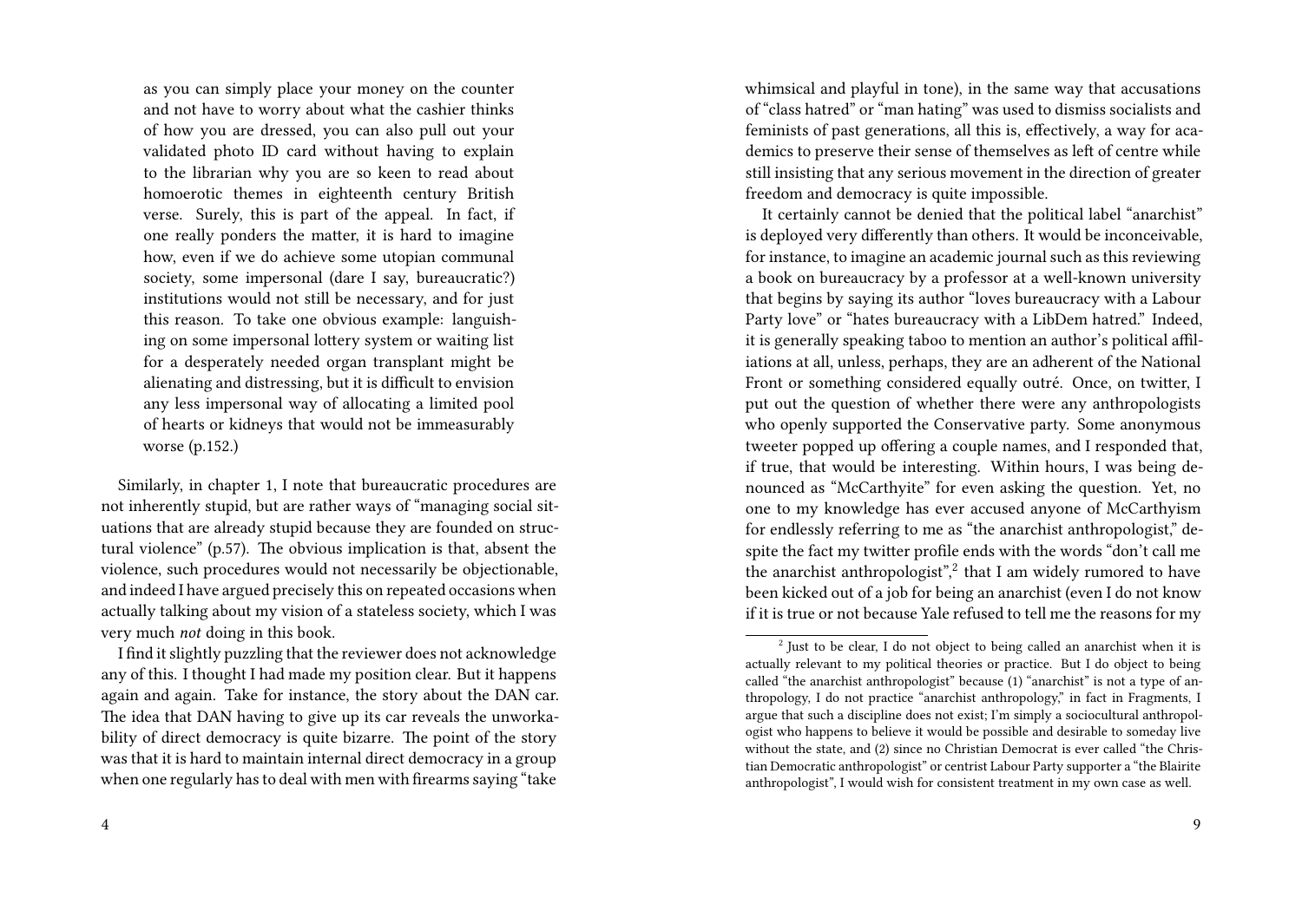intellectual hegemony is so absolute and unassailable that any public challenge to bureaucracy will only reinforce the right-wing narrative ("risk collusion with libertarians and the Right" are her exact words)—apparently, because replacing it with a left-wing narrative is deemed ipso facto impossible.

Since it would also be a shame to take up so many pages of an academic journal just to prove that there is scholar in the world who does not embrace absurdities, let me see if I cannot use this somewhat unfortunate exchange to make a broader point. It strikes me that the two approaches outlined here—the substitution of namecalling for debate and the political defeatism—are related. Insofar, as there is a dynamic element in the contemporary left, one that both envisions a future of genuine human liberation (however conceived) and is willing to take radical steps to achieve it, it is coming from the anti-authoritarian tradition that has historically been identified with anarchism, though at this point, probably only a relatively small minority involved in that sort of politics would still wish to use the name. (I have myself been rather ambivalent in this regard: I wrote an essay once called "Fragments of an Anarchist anthropology" but only to argue that such a discipline did not exist; I have called myself an anarchist as a gesture of acknowledgement of intellectual ancestors, but have worked almost exclusively in activist groups that do not identify themselves as anarchist, even if they work on broadly anti-authoritarian principles the Global Justice Movement, and Occupy, being only the two best known examples. I have explicitly stated on numerous occasions that there is no such thing as "anarchist anthropology" and I in no sense see myself as practicing it.) The insistence on treating anything written from a perspective broadly sympathetic with those direct democracy-oriented, anti-authoritarian movements as anarchist tracts putting forth self-evidently absurd positions (whatever their actual content), the ascription of emotional motives to the authors (I am for instance regularly referred to by reviewers as "hateful" or "angry" even in reference to tracts that are overtly

8

me to your leader"—especially if they also have the power to lock you up if you do not comply. And having a car means having to deal with such armed men regularly. Once again, it is not a point about proceduralism. It is a point about violence.

So in this case, the reviewer's argument seems to come down to "it can be hard to maintain direct democracy within a society aggressively hostile to direct democracy, so therefore societies that are not aggressively hostile to direct democracy cannot exist." How does that make any sort of sense?

Finally, I guess I will have to address the reviewer's claim that as an advocate of free play and creativity I am opposed to all forms of rules and systematization of any kind. It seems a little silly that I should have to prove I am not a lunatic. But apparently I must.

So here goes. The reviewer asks: how would it be possible to organize, say, a train system in a society with no rules at all? My answer is it would not be possible to do so, and this is why it would never occur to me to advocate a society with no rules at all. Here again, I actually wrote a paragraph explaining why that was not my position (not that I should really have had to, since it is an absurd position that no one would actually hold, but as it happens I did write it):

It is worth thinking about language for a moment, because one thing it reveals, probably better than any other example, is that there is a basic paradox in our very idea of freedom. On the one hand, rules are by their nature constraining. Speech codes, rules of etiquette, and grammatical rules, all have the effect of limiting what we can and cannot say. It is not for nothing that we all have the picture of the schoolmarm rapping a child across the knuckles for some grammatical error as one of our primordial images of oppression. But at the same time, if there were no shared conventions of any kind—no semantics, syntax, and